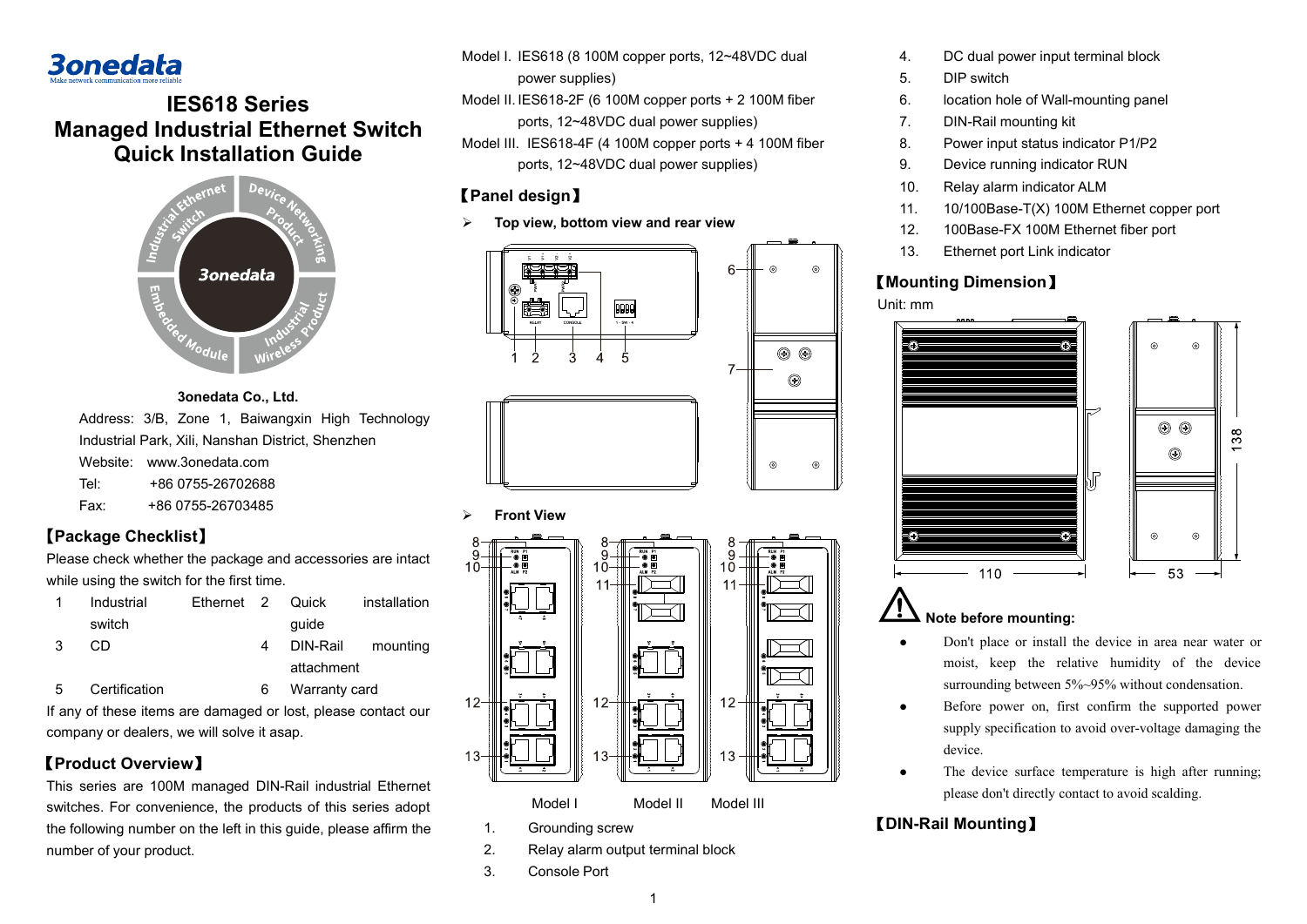The product adopts 35mm standard DIN-Rail mounting which is suitable for most industrial scenes, mounting steps as follows:



- 
- Step 1 Check if the DIN-Rail mounting kit is installed firmly. Step 2 Insert the bottom of DIN-Rail mounting kit (one side with spring support) into DIN-Rail, and then insert

Tips:

the top into DIN-Rail.

Insert a little to the bottom, lift upward and then insert to the top.

Step 3 Check and confirm the products is firmly installed on DIN-Rail, then mounting ends.

### 【**Disassembling DIN-Rail**】

- Step 1 Device power off.
- Step 2 After lift the device upward slightly, first shift out the top of DIN-Rail mounting kit, and then shift out the bottom of DIN-Rail, disassembling ends.

# **Note before powering on:**

- Power ON operation: First insert the power supply terminal block into the device power supply interface, and then plug the power supply plug contact and power on.
- Power OFF operation: First, remove the power plug, and then remove the wiring section of terminal block. Please pay attention to the above operation sequence.

### 【**Power Supply Connection**】

#### **DC dual power supply**

The device provides 4 pins power supply input terminal blocks

and supports two independent DC power supply systems, PWR1 and PWR2, which supports non-polarity and anti-reverse connection function, that the device can work normally after reverse connection. Voltage range: 12~48VDC.

### 【**Relay Connection**】

Relay terminals are a set of normally open contacts of the device alarm relay. They are open circuit in the state of normal non alarm, closed when any alarm information occurs. For example, they are closed when powered off, and send out alarm. The product supports 1 relay alarm information output that can output DC power supply alarm information or network abnormality alarm. It can be connected to alarm light or alarm buzzer or other switching value collecting devices, which can timely inform operators when the alarm occurs.

### **【DIP Switch Settings】**

The device provides 4 pins DIP switch for function setting, in which "ON" is the enabled end. The device needs to be powered on again to change the status of DIP switch. DIP switches definition as follows:

| <b>DIP</b> | <b>Definition</b> | <b>Operation</b>                       |
|------------|-------------------|----------------------------------------|
| 1          | Reserved          |                                        |
| 2          | Upgrade           | Set the DIP switch to ON, the          |
|            |                   | device can be upgraded, then turn      |
|            |                   | off the DIP switch when this           |
|            |                   | upgrade completes.                     |
| 3          | Restore           | Set the DIP switch to ON, power        |
|            | factory           | on the device again, it will restore   |
|            | defaults          | to factory settings, then turn off the |
|            |                   | DIP switch.                            |
|            | Reserved          |                                        |

### 【**Console Port Connection**】



The device provides 1 channel procedure debugging port based on RS232 serial port, and can conduct device CLI command line management after connected to PC. The interface adopts RJ45 port, the RJ45 pin definition as follows:

| Pin No. |  |  |
|---------|--|--|
|         |  |  |

| <b>PIN</b> | TXD | <b>RXD</b> | <b>GND</b> |
|------------|-----|------------|------------|
| definition |     |            |            |

### 【**Checking LED Indicator**】

The device provides LED indicators to monitor the device working status with a comprehensive simplified troubleshooting; the function of each LED is described in the table as below:

| <b>LED</b>          | Indicate   | <b>Description</b>                                                            |
|---------------------|------------|-------------------------------------------------------------------------------|
|                     | ON         | PWR is connected and running<br>normally                                      |
| P1/P2<br><b>ALM</b> | <b>OFF</b> | PWR is disconnected and running<br>abnormally                                 |
|                     | ON         | Power supply, port link alarm                                                 |
|                     | <b>OFF</b> | Power supply, port link without<br>alarm                                      |
| <b>RUN</b>          | ON         | The device is powered on or the<br>device is abnormal.                        |
|                     | OFF        | The device is powered off or the<br>device is abnormal.                       |
|                     | Blinking   | Blinking 1 time per second, system<br>is running well.                        |
| Link/Act<br>$(1-8)$ | ON         | The Ethernet interface<br>has<br>established an active network<br>connection. |
|                     | Blinking   | The Ethernet interface is in<br>a<br>network activity state.                  |
|                     | OFF        | Ethernet port has not established<br>valid network connection                 |

### 【**Logging in to WEB Interface**】

This device supports WEB management and configuration. Computer can access the device via Ethernet interface. The way of logging in to device's configuration interface via IE browser is shown as below:

- Step 1 Configure the IP addresses of computer and the device to the same network segment, and the network between them can be mutually accessed
- Step 2 Enter device's IP address in the address bar of the